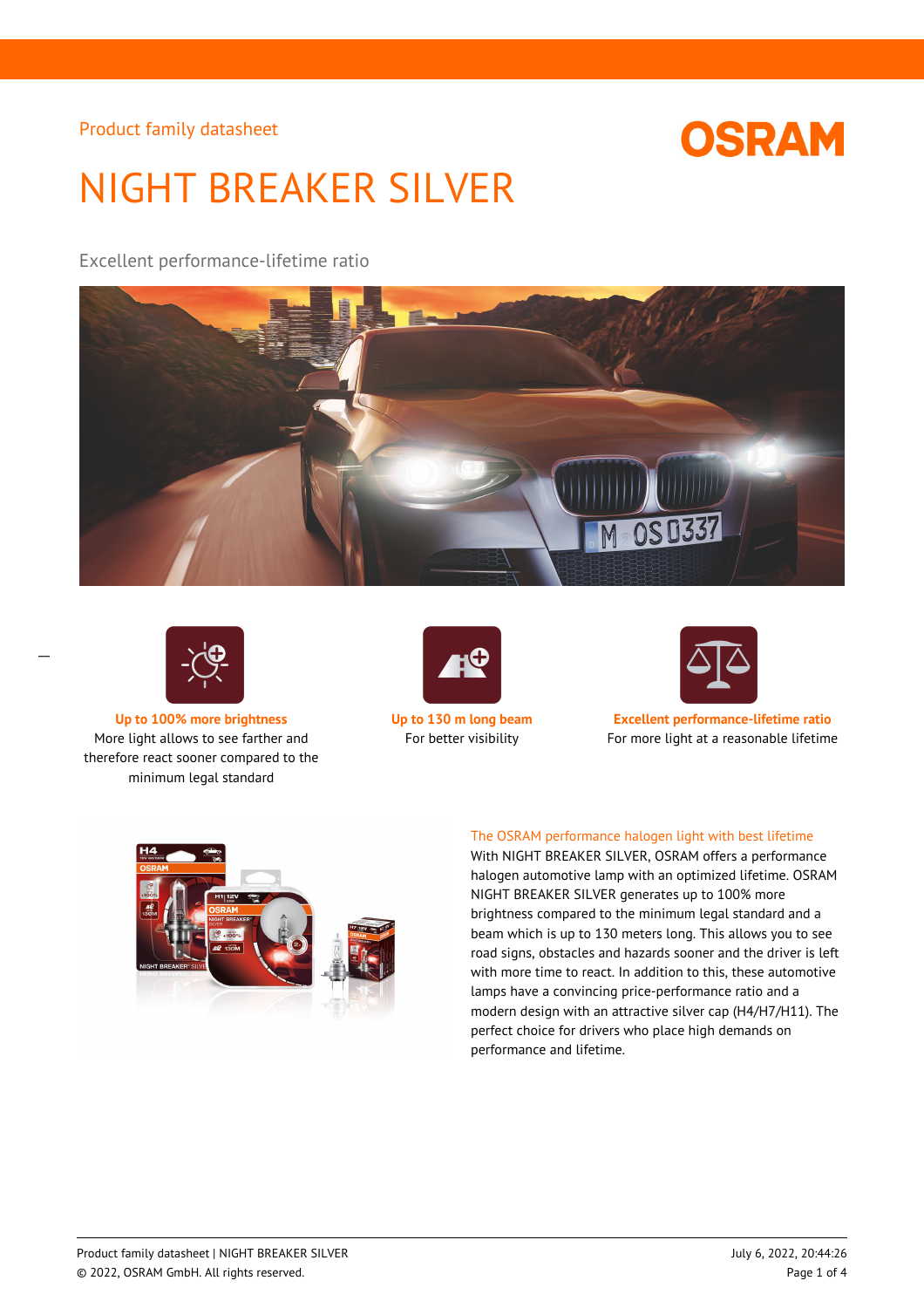## Technical data

|                            | <b>Product information</b> |                                                       | Electrical data    |                           |                           |                        | Photom<br>etrical<br>data    |
|----------------------------|----------------------------|-------------------------------------------------------|--------------------|---------------------------|---------------------------|------------------------|------------------------------|
| <b>Product description</b> | Order<br>reference         | <b>Application (Category</b><br>and Product specific) | Power<br>input     | <b>Nominal</b><br>voltage | <b>Nominal</b><br>wattage | <b>Test</b><br>voltage | Luminou<br>s flux            |
| NIGHT BREAKER SILVER H1    | 64150NBS                   | Halogen headlight<br>lamp                             | $68 W^{1}$         | 12.0 V                    | 55.00 W                   | 13.2 V                 | 1550 lm                      |
| NIGHT BREAKER SILVER H4    | 64193NBS                   | Halogen headlight<br>lamp                             | 75/68<br>$W^{(1)}$ | 12.0 V                    | 60/55 W                   | 13.2 V                 | 1650/10<br>$00 \, \text{Im}$ |
| NIGHT BREAKER SILVER H7    | 64210NBS                   | Halogen headlight<br>lamp                             | 58 W <sup>1)</sup> | 12.0 V                    | 55.00 W                   | 13.2V                  | 1500 lm                      |
| NIGHT BREAKER SILVER H11   | 64211NBS                   | Halogen headlight<br>lamp                             | 62 W $^{1}$        | 12.0 V                    | 55.00 W                   | 13.2 V                 | 1350 lm                      |

|                            |                                      | <b>Dimensions</b><br>& weight | Lifespan              |                      | <b>Capabilities</b> | <b>Certificates</b><br>&<br>standards |
|----------------------------|--------------------------------------|-------------------------------|-----------------------|----------------------|---------------------|---------------------------------------|
| <b>Product description</b> | <b>Luminous</b><br>flux<br>tolerance | <b>Diameter</b>               | Lifespan<br><b>B3</b> | Lifespan<br>Tc       | <b>Technology</b>   | <b>ECE</b><br>category                |
| NIGHT BREAKER SILVER H1    | ±15%                                 | $9 \text{ mm}$                | 400 h                 | 650 h                | HAL                 | H1                                    |
| NIGHT BREAKER SILVER H4    | ±12/±15<br>%                         | 13.0 mm                       | 250 / 400 h<br>2)     | 500/<br>900 h $^{2}$ | <b>HAL</b>          | H4                                    |
| NIGHT BREAKER SILVER H7    | ±10%                                 | $11.3$ mm                     | 330 h                 | 550 h                | <b>HAL</b>          | H7                                    |
| NIGHT BREAKER SILVER H11   | ±10%                                 | 12.0 mm                       | 250h                  | 450 h                | HAL                 | H11                                   |

|                            | <b>Environmental information</b><br>Information according Art. 33 of EU Regulation (EC) 1907/2006 (REACh) |                                                                                                                                         |                                       |                                            |  |
|----------------------------|-----------------------------------------------------------------------------------------------------------|-----------------------------------------------------------------------------------------------------------------------------------------|---------------------------------------|--------------------------------------------|--|
| <b>Product description</b> | <b>Date of Declaration</b>                                                                                | <b>Primary Article</b><br><b>Identifier</b>                                                                                             | <b>Candidate List</b><br>Substance 1  | Declaration No. in<br><b>SCIP database</b> |  |
| NIGHT BREAKER SILVER H1    | 23-06-2022                                                                                                | 40528999922761<br>40528999923991<br>40528999922521<br>4052899992238<br>4058075141537<br>4052899992573<br>4062172256988<br>4052899992290 | No declarable<br>substances contained | In work                                    |  |
| NIGHT BREAKER SILVER H4    | 23-06-2022                                                                                                | 4052899992337<br>4052899992450<br>4052899992313<br>4052899578913<br>4052899992603<br>40528999989331<br>4052899992351<br>4052899992375   | No declarable<br>substances contained | In work                                    |  |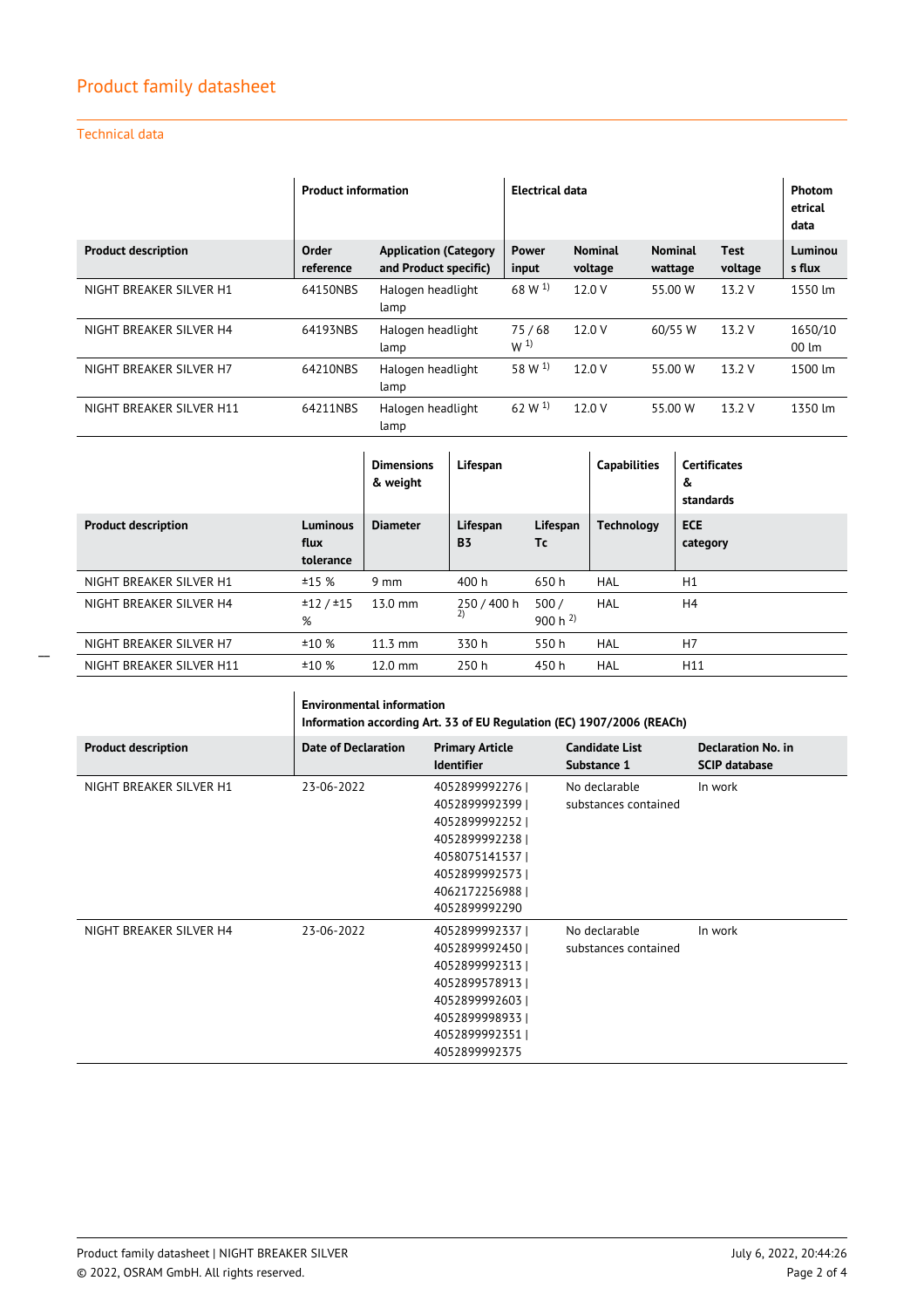|                            | <b>Environmental information</b><br>Information according Art. 33 of EU Regulation (EC) 1907/2006 (REACh) |                                             |                                      |                                                   |  |
|----------------------------|-----------------------------------------------------------------------------------------------------------|---------------------------------------------|--------------------------------------|---------------------------------------------------|--|
| <b>Product description</b> | Date of Declaration                                                                                       | <b>Primary Article</b><br><b>Identifier</b> | <b>Candidate List</b><br>Substance 1 | <b>Declaration No. in</b><br><b>SCIP database</b> |  |
| NIGHT BREAKER SILVER H7    | 23-06-2022                                                                                                | 4052899992719                               | No declarable                        | In work                                           |  |
|                            |                                                                                                           | 4052899992511                               | substances contained                 |                                                   |  |
|                            |                                                                                                           | 4052899579187                               |                                      |                                                   |  |
|                            |                                                                                                           | 4052899992634                               |                                      |                                                   |  |
|                            |                                                                                                           | 4052899992771                               |                                      |                                                   |  |
|                            |                                                                                                           | 40528999927331                              |                                      |                                                   |  |
|                            |                                                                                                           | 40528999926961                              |                                      |                                                   |  |
|                            |                                                                                                           | 4052899992757                               |                                      |                                                   |  |
| NIGHT BREAKER SILVER H11   | 23-06-2022                                                                                                | 4052899992818                               | No declarable                        | In work                                           |  |
|                            |                                                                                                           | 4052899992795                               | substances contained                 |                                                   |  |
|                            |                                                                                                           | 4052899579149                               |                                      |                                                   |  |
|                            |                                                                                                           | 4052899992665                               |                                      |                                                   |  |
|                            |                                                                                                           | 4052899992832                               |                                      |                                                   |  |
|                            |                                                                                                           | 4052899992856                               |                                      |                                                   |  |

1) Maximum

2) Filament 1